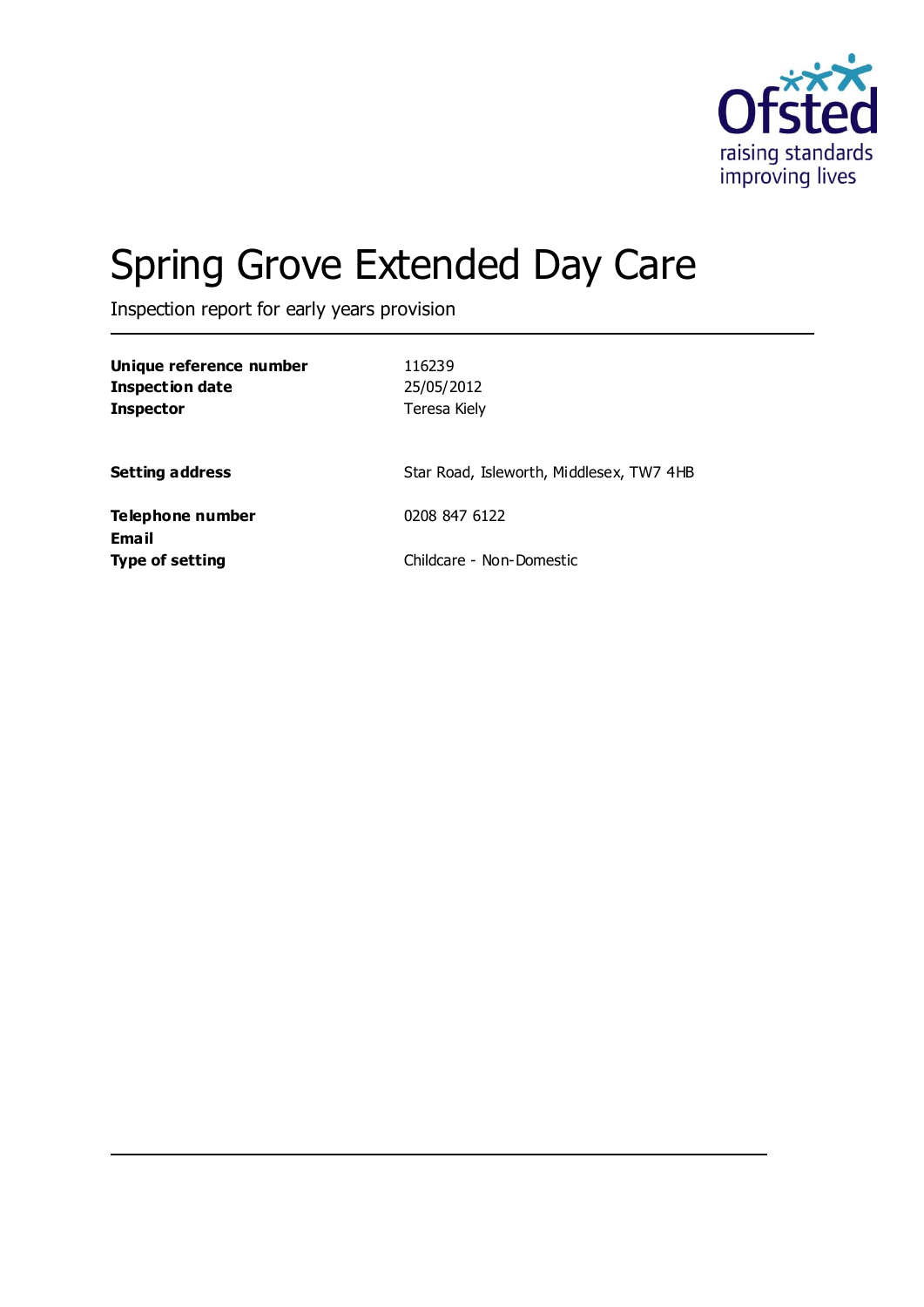The Office for Standards in Education, Children's Services and Skills (Ofsted) regulates and inspects to achieve excellence in the care of children and young people, and in education and skills for learners of all ages. It regulates and inspects childcare and children's social care, and inspects the Children and Family Court Advisory Support Service (Cafcass), schools, colleges, initial teacher training, work-based learning and skills training, adult and community learning, and education and training in prisons and other secure establishments. It assesses council children's services, and inspects services for looked after children, safeguarding and child protection.

If you would like a copy of this document in a different format, such as large print or Braille, please telephone 0300 123 1231, or email enquiries@ofsted.gov.uk.

You may copy all or parts of this document for non-commercial educational purposes, as long as you give details of the source and date of publication and do not alter the information in any way.

T: 0300 123 1231 Textphone: 0161 618 8524 E: enquiries@ofsted.gov.uk W: [www.ofsted.gov.uk](http://www.ofsted.gov.uk/)

© Crown copyright 2012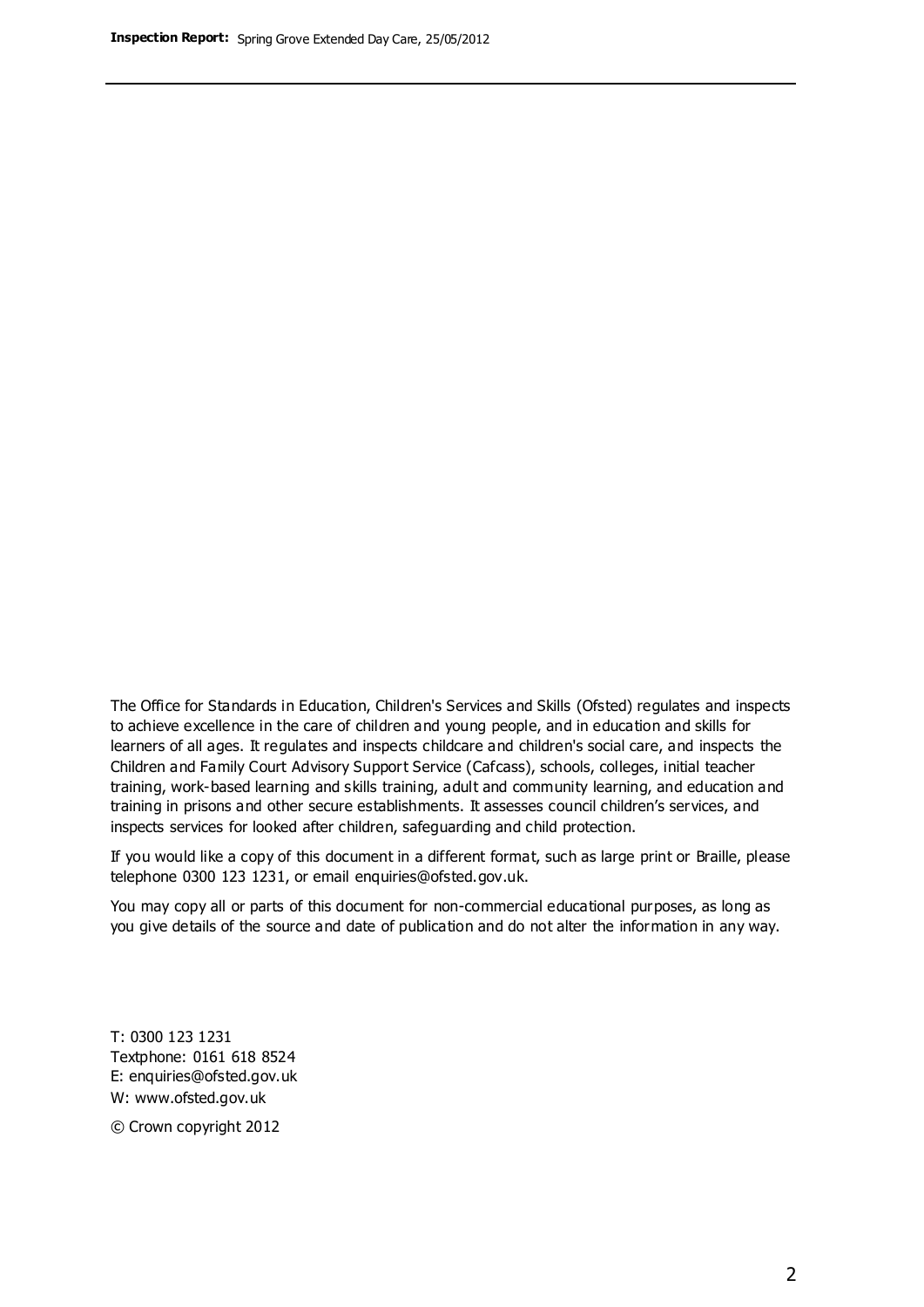### **Introduction**

This inspection was carried out by Ofsted under Sections 49 and 50 of the Childcare Act 2006 on the quality and standards of the registered early years provision. 'Early years provision' refers to provision regulated by Ofsted for children from birth to 31 August following their fifth birthday (the early years age group). The registered person must ensure that this provision complies with the statutory framework for children's learning, development and welfare, known as the *Early* Years Foundation Stage.

The provider must provide a copy of this report to all parents with children at the setting where reasonably practicable. The provider must provide a copy of the report to any other person who asks for one, but may charge a fee for this service (The Childcare (Inspection) Regulations 2008 regulations 9 and 10).

Children only attend this setting before and/or after the school day and/or during the school holidays. The judgements in this report reflect the quality of early years provision offered to children during those periods.

The setting also makes provision for children older than the early years age group which is registered on the voluntary and/or compulsory part(s) of the Childcare Register. This report does not include an evaluation of that provision, but a comment about compliance with the requirements of the Childcare Register is included in Annex B.

Please see our website for more information about each childcare provider. We publish inspection reports, conditions of registration and details of complaints we receive where we or the provider take action to meet the requirements of registration.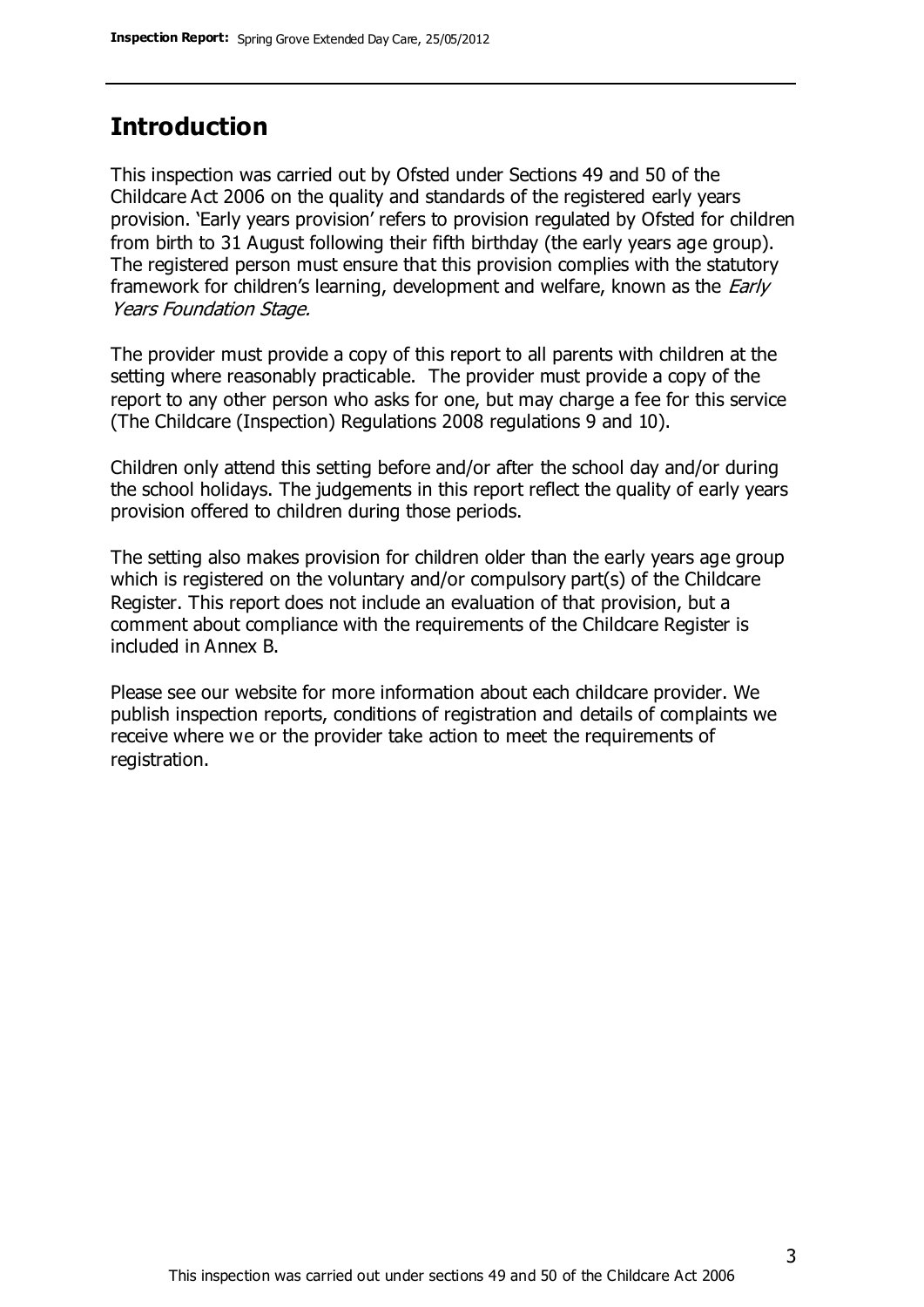### **Description of the setting**

Spring Grove Extended Day Care was registered in 1993. It is located inside Spring Grove Primary School in Isleworth, Middlesex. The club has the use of a hut, outside play spaces and the school hall. Only children from the school attend the club. It is registered on the Early Years Register and the compulsory and voluntary parts of the Childcare Register. The club is open before and after school during the school term. It operates in the morning from 8am to 8.55am. In the afternoon it is open from 3.20pm to 5.45pm. A maximum number of 24 children, aged four to under eight years, may attend at any one time. There are currently 39 children on roll for the after school club, and 36 children for the breakfast club. The club employs three members of staff who work directly with the children. Two members of staff hold suitable early years qualifications.

### **The overall effectiveness of the early years provision**

Overall the quality of the provision is inadequate.

The club is not meeting children's needs. It has failed to meet a number of the specific legal requirements of the Early Years Foundation Stage. This means that children's safety, learning and development are poor, although they progress appropriately in learning about healthy lifestyles. Management is ineffective and so improvements are insufficient to target development. Partnership with the school is weak and has a limited impact on learning and development. Suitable partnerships exist with parents.

Overall, the early years provision requires significant improvement. The registered person is given a Notice to Improve that sets out actions to be carried out.

### **What steps need to be taken to improve provision further?**

To comply with the requirements of the EYFS the registered person must take the following action by the specified date:

- implement an effective safeguarding policy and procedure. This must include the procedure to be followed in the event of an allegation being made against a member of staff. Ensure that all members of staff understand the safeguarding policy and procedures (Safeguarding and promoting children's welfare)(also applies to both parts of the Childcare Register). 19/06/2012 designate a practitioner to take lead responsibility in 19/06/2012
- the setting for safeguarding children (Safeguarding and promoting children's welfare)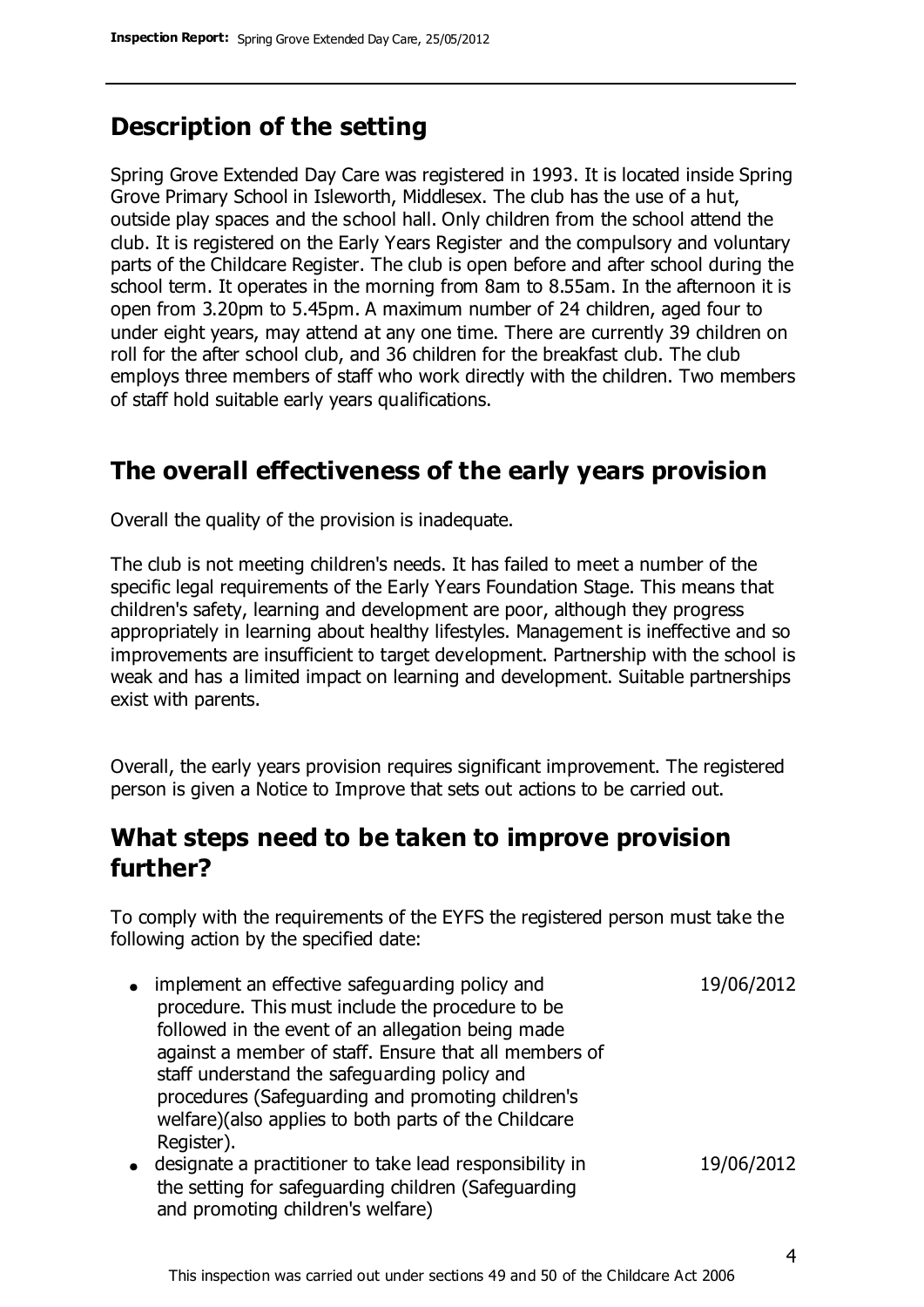| $\bullet$ | keep records of the information used to assess staff<br>suitability to demonstrate to Ofsted that the checks<br>have been done, including the number and date of | 19/06/2012 |
|-----------|------------------------------------------------------------------------------------------------------------------------------------------------------------------|------------|
|           | issue of the enhanced Criminal Records Bureau<br>disclosures (Suitable people)                                                                                   |            |
|           | • implement effective systems to ensure that the                                                                                                                 | 19/06/2012 |
|           | individual needs of all children are met (Organisation)<br>• plan and provide experiences which are appropriate to                                               | 19/06/2012 |
|           | each child's stage of development (Organisation).                                                                                                                |            |

To improve the early years provision the registered person should:

- improve the staff's understanding of how they can extend and develop children's language and communication in their play through sensitive observation and appropriate intervention
- develop partnerships to that there is effective communication between the clubs and the school, so children's needs are met
- lead and encourage a culture of reflective practice, self-evaluation and discussion to identify the clubs' strengths and priorities for development that will improve the provision for all children.

# **The effectiveness of leadership and management of the early years provision**

Management systems are ineffective in safeguarding children. Staff have a poor understanding of many aspects of safeguarding and protecting young children. There are no clearly established management responsibilities for protecting children within the club. Required records are not all available for inspection.

There is limited leadership and management in the club. There is insufficient attention paid to identifying the strengths and weaknesses of the early years provision. The staff team rarely works together to plan and review developments. They react to the daily needs of all the children attending, rather than assessing whether they are effectively meeting the developmental needs of children in the early years age range. As a result, they are unable to identify and target areas to improve outcomes for these children specifically.

The staff do not meet children's individual needs effectively, because of the weaknesses in management and partnerships with the school. Partnerships with parents include satisfactory communications. There are opportunities when parents pick up their children to discuss what they have done during the session. Parents contribute to the club by being on the management committee.

Although there is some attention paid to the interests of young children, resources are uninspiring and dull. When staff take care to think about which activities suit the age group, then the learning improves. However, for most of the time, the adults do not adequately develop children's talking and listening skills. Staff sit with children but rarely listen and talk them to draw out their thinking. Children make decisions about where they will play.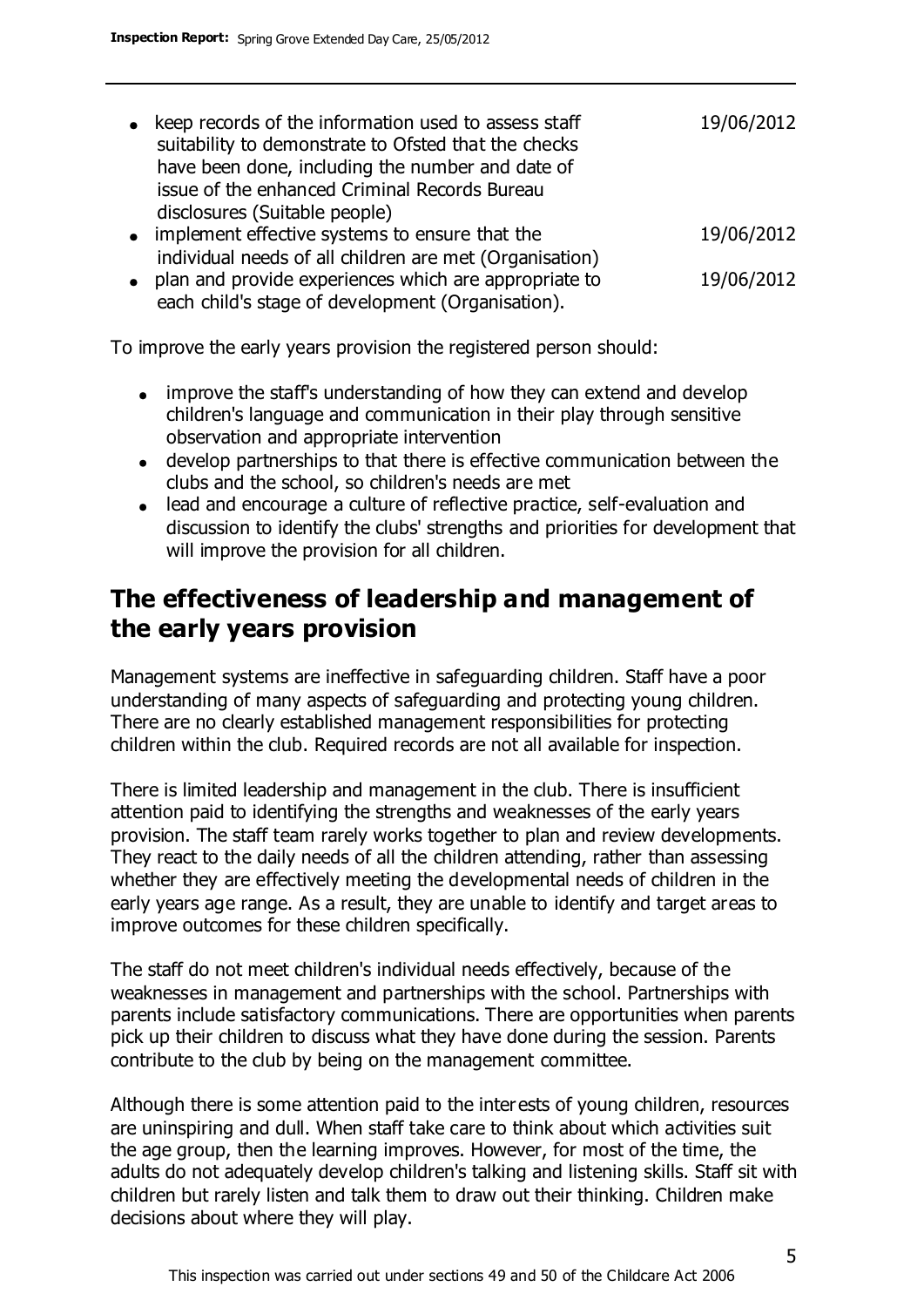The furniture and resources of the club are not suitable for the developmental needs of young children. They spend too much time in one corner, because older children sometimes dominate spaces that they might choose to use. Children rarely choose to play in the home corner, for example. This restricts their play. Most resources are more suitable for older children. Although there are chairs for all children to relax on, there is limited attention paid to the development of a nurturing environment.

Various members of staff collect the children from their class. There are some opportunities during this handover to share information. However, this time is insufficient to ensure full partnership with effective communications, including sharing of any concerns over children's welfare and learning needs. Although some of the staff work across the breakfast and after school clubs, there is limited passing of information across the three types of provision.

# **The quality and standards of the early years provision and outcomes for children**

The early years provision is poor. The resources are limited and generally unimaginative. Children have access to television, computer games, pens and paper, and other table top activities. Sometimes resources are under used because of their position, close to items that older children want to use nosily. The environment does not encourage young children to talk and play together. Staff rarely engage with children specifically to develop their language skills. When staff plan carefully to meet the interests of the children, the provision improves. It improves when adults take children into the school grounds to play bat and ball, or develop children's creativity through craft activities; however, this does not happen consistently. Staff are aware of young children's needs, but do not effectively use this information to enable them to make adequate progress. Children have a special named member of staff to support them and everyone is aware of this system. It does not work effectively, however, because it does not meet children's needs sufficiently at the end of the school day. It does not enable sharing of information with others who care for children during the day.

Children have little understanding of safety issues because the systems are not fully in place to support their progress here. They are not fully aware of how to stay safe, especially when they are moving into the club. Children make poor progress in their learning and development during their time in the club. There are too few occasions when they are able to play successfully independently. This means that their progress in independence, play and learning is limited.

Children show a suitable understanding of healthy lifestyles. They have an appropriate breakfast, and an appropriate snack at the start of the after school club. Fruit and drink is available to them when they need it. They develop some understanding of exercise when they play together outside.

The club promotes satisfactory behaviour. Young children understand the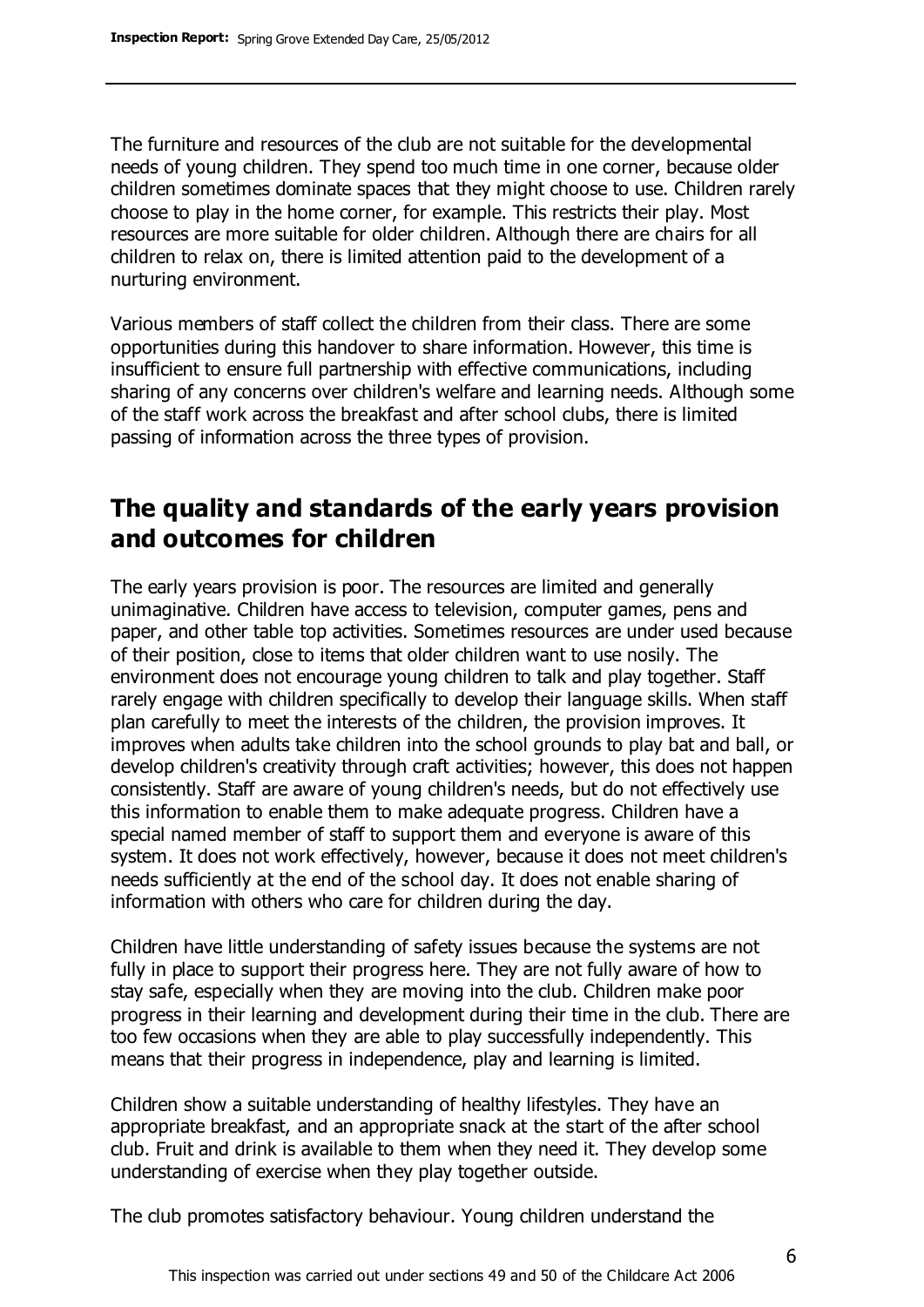expectations of those who work with them, and respond appropriately. Children stay close to their friends with whom they have positive relationships, and some show little self-assurance.

Children make poor progress in developing the skills they will need for their future lives. Staff do not spend enough time encouraging and developing their speaking and listening skills. This means that they are not able to practice the language skills they are learning in school and at home. The resources on offer rarely encourage them to problem solve or motivate them as active learners.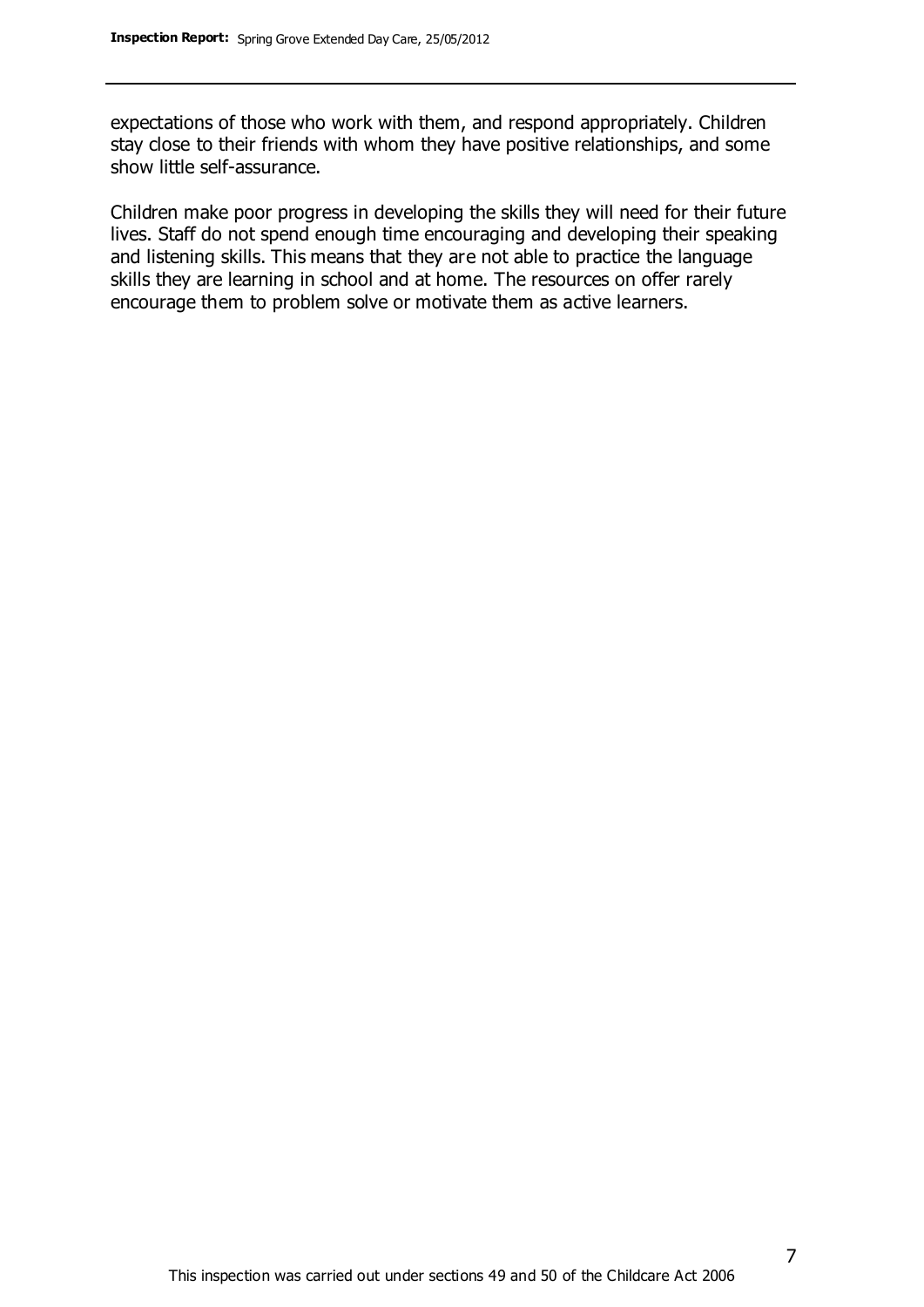# **Annex A: record of inspection judgements**

#### **The key inspection judgements and what they mean**

Grade 1 is Outstanding: this aspect of the provision is of exceptionally high quality Grade 2 is Good: this aspect of the provision is strong Grade 3 is Satisfactory: this aspect of the provision is sound Grade 4 is Inadequate: this aspect of the provision is not good enough

### **The overall effectiveness of the early years provision**

| How well does the setting meet the needs of the<br>children in the Early Years Foundation Stage? | 4 |
|--------------------------------------------------------------------------------------------------|---|
| The capacity of the provision to maintain continuous                                             | 4 |
| improvement                                                                                      |   |

### **The effectiveness of leadership and management of the early years provision**

| The effectiveness of leadership and management of the             | 4 |
|-------------------------------------------------------------------|---|
| <b>Early Years Foundation Stage</b>                               |   |
| The effectiveness of leadership and management in embedding       | 4 |
| ambition and driving improvement                                  |   |
| The effectiveness with which the setting deploys resources        | 4 |
| The effectiveness with which the setting promotes equality and    | 4 |
| diversity                                                         |   |
| The effectiveness of safeguarding                                 | 4 |
| The effectiveness of the setting's self-evaluation, including the | 4 |
| steps taken to promote improvement                                |   |
| The effectiveness of partnerships                                 | 4 |
| The effectiveness of the setting's engagement with parents and    |   |
| carers                                                            |   |

### **The quality of the provision in the Early Years Foundation Stage**

The quality of the provision in the Early Years Foundation Stage | 4

### **Outcomes for children in the Early Years Foundation Stage**

| <b>Outcomes for children in the Early Years Foundation</b>    |   |
|---------------------------------------------------------------|---|
| <b>Stage</b>                                                  |   |
| The extent to which children achieve and enjoy their learning |   |
| The extent to which children feel safe                        | 4 |
| The extent to which children adopt healthy lifestyles         | 2 |
| The extent to which children make a positive contribution     |   |
| The extent to which children develop skills for the future    |   |

Any complaints about the inspection or report should be made following the procedures set out in the guidance available from Ofsted's website: www.ofsted.gov.uk